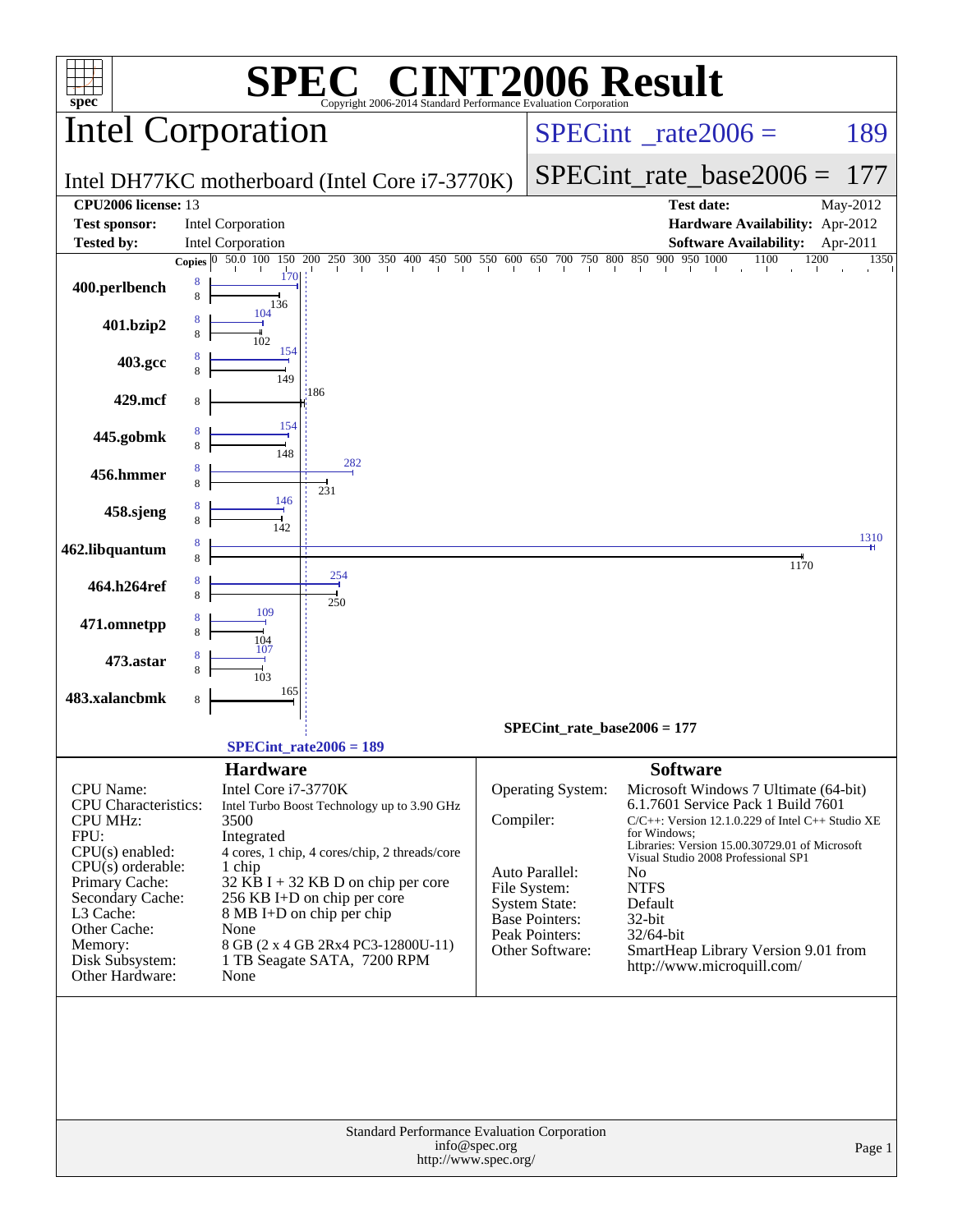

# Intel Corporation

#### SPECint rate $2006 = 189$

Intel DH77KC motherboard (Intel Core i7-3770K)

[SPECint\\_rate\\_base2006 =](http://www.spec.org/auto/cpu2006/Docs/result-fields.html#SPECintratebase2006) 177

#### **[CPU2006 license:](http://www.spec.org/auto/cpu2006/Docs/result-fields.html#CPU2006license)** 13 **[Test date:](http://www.spec.org/auto/cpu2006/Docs/result-fields.html#Testdate)** May-2012

**[Test sponsor:](http://www.spec.org/auto/cpu2006/Docs/result-fields.html#Testsponsor)** Intel Corporation **[Hardware Availability:](http://www.spec.org/auto/cpu2006/Docs/result-fields.html#HardwareAvailability)** Apr-2012 **[Tested by:](http://www.spec.org/auto/cpu2006/Docs/result-fields.html#Testedby)** Intel Corporation **[Software Availability:](http://www.spec.org/auto/cpu2006/Docs/result-fields.html#SoftwareAvailability)** Apr-2011

#### **[Results Table](http://www.spec.org/auto/cpu2006/Docs/result-fields.html#ResultsTable)**

|                                                                                                          | <b>Base</b>   |                |       |                |            |                | <b>Peak</b> |               |                |              |                |              |                |              |
|----------------------------------------------------------------------------------------------------------|---------------|----------------|-------|----------------|------------|----------------|-------------|---------------|----------------|--------------|----------------|--------------|----------------|--------------|
| <b>Benchmark</b>                                                                                         | <b>Copies</b> | <b>Seconds</b> | Ratio | <b>Seconds</b> | Ratio      | <b>Seconds</b> | Ratio       | <b>Copies</b> | <b>Seconds</b> | <b>Ratio</b> | <b>Seconds</b> | <b>Ratio</b> | <b>Seconds</b> | <b>Ratio</b> |
| 400.perlbench                                                                                            | 8             | 568            | 138   | 575            | <b>136</b> | 576            | 136         |               | 455            | 172          | 460            | 170          | 458            | <b>170</b>   |
| 401.bzip2                                                                                                |               | 784            | 98.4  | 759            | 102        | 758            | 102         | 8             | 754            | 102          | 740            | 104          | 745            | <b>104</b>   |
| $403.\mathrm{gcc}$                                                                                       | 8             | 432            | 149   | 433            | 149        | 432            | <b>149</b>  | 8             | 417            | 154          | 417            | 154          | 417            | 154          |
| $429$ .mcf                                                                                               | 8             | 407            | 179   | 393            | 186I       | 394            | <b>186</b>  | 8             | 407            | 179          | 393            | 186          | 394            | <u>186</u>   |
| $445$ .gobmk                                                                                             | 8             | 568            | 148   | 568            | 148        | 568            | 148         | 8             | 545            | 154          | 541            | 155          | 546            | 154          |
| 456.hmmer                                                                                                | 8             | 323            | 231   | 324            | 230        | 323            | 231         | 8             | 265            | 282          | 264            | 282          | 266            | 281          |
| $458$ .sjeng                                                                                             |               | 685            | 142   | 685            | 142        | 687            | 141         | 8             | 665            | 146          | 665            | 146          | 665            | 146          |
| 462.libquantum                                                                                           | 8             | 141            | 1170  | 142            | 1170       | 142            | 1170        | 8             | 126            | 1310         | 127            | 1300         | 127            | 1310         |
| 464.h264ref                                                                                              | 8             | 710            | 250   | 707            | 250        | 704            | 251         | 8             | 694            | 255          | 696            | 254          | 696            | 254          |
| 471.omnetpp                                                                                              |               | 480            | 104   | 480            | 104        | 480            | <b>104</b>  | 8             | 460            | 109          | 460            | 109          | 459            | 109          |
| 473.astar                                                                                                |               | 546            | 103   | 545            | 103        | 547            | 102         | 8             | 525            | 107          | 523            | 107          | 524            | <u>107</u>   |
| 483.xalancbmk                                                                                            | 8             | 336            | 164   | 335            | 165        | 335            | <b>165</b>  | 8             | 336            | 164          | 335            | 165          | 335            | 165          |
| Results appear in the order in which they were run. Bold underlined text indicates a median measurement. |               |                |       |                |            |                |             |               |                |              |                |              |                |              |

#### **[Compiler Invocation Notes](http://www.spec.org/auto/cpu2006/Docs/result-fields.html#CompilerInvocationNotes)**

To compile these binaries, the Intel Compiler was set up to generate 32-bit binaries with the command: "ipsxe-comp-vars.bat ia32 vs2008" (shortcut provided in the Intel(r) Parallel Studio XE 2011 program folder)

#### **[Submit Notes](http://www.spec.org/auto/cpu2006/Docs/result-fields.html#SubmitNotes)**

 Processes were bound to specific processors using the start command with the /affinity switch. The config file option 'submit' was used to generate the affinity mask for each process.

#### **[Platform Notes](http://www.spec.org/auto/cpu2006/Docs/result-fields.html#PlatformNotes)**

 Sysinfo program C:\CPU200~1.17A/Docs/sysinfo \$Rev: 6775 \$ \$Date:: 2011-08-16 #\$ \8787f7622badcf24e01c368b1db4377c running on CltE840F2070390 Sat May 5 07:19:16 2012 This section contains SUT (System Under Test) info as seen by some common utilities. To remove or add to this section, see: <http://www.spec.org/cpu2006/Docs/config.html#sysinfo> Trying 'systeminfo' OS Name : Microsoft Windows 7 Ultimate OS Version : 6.1.7601 Service Pack 1 Build 7601 System Manufacturer: INTEL\_ System Model : DH77KC\_\_ Processor(s) : 1 Processor(s) Installed. [01]: Intel64 Family 6 Model 58 Stepping 9 GenuineIntel ~3501 Mhz BIOS Version : Intel Corp. KCH7710H.86A.0069.2012.0224.1825, 2/24/2012 Continued on next page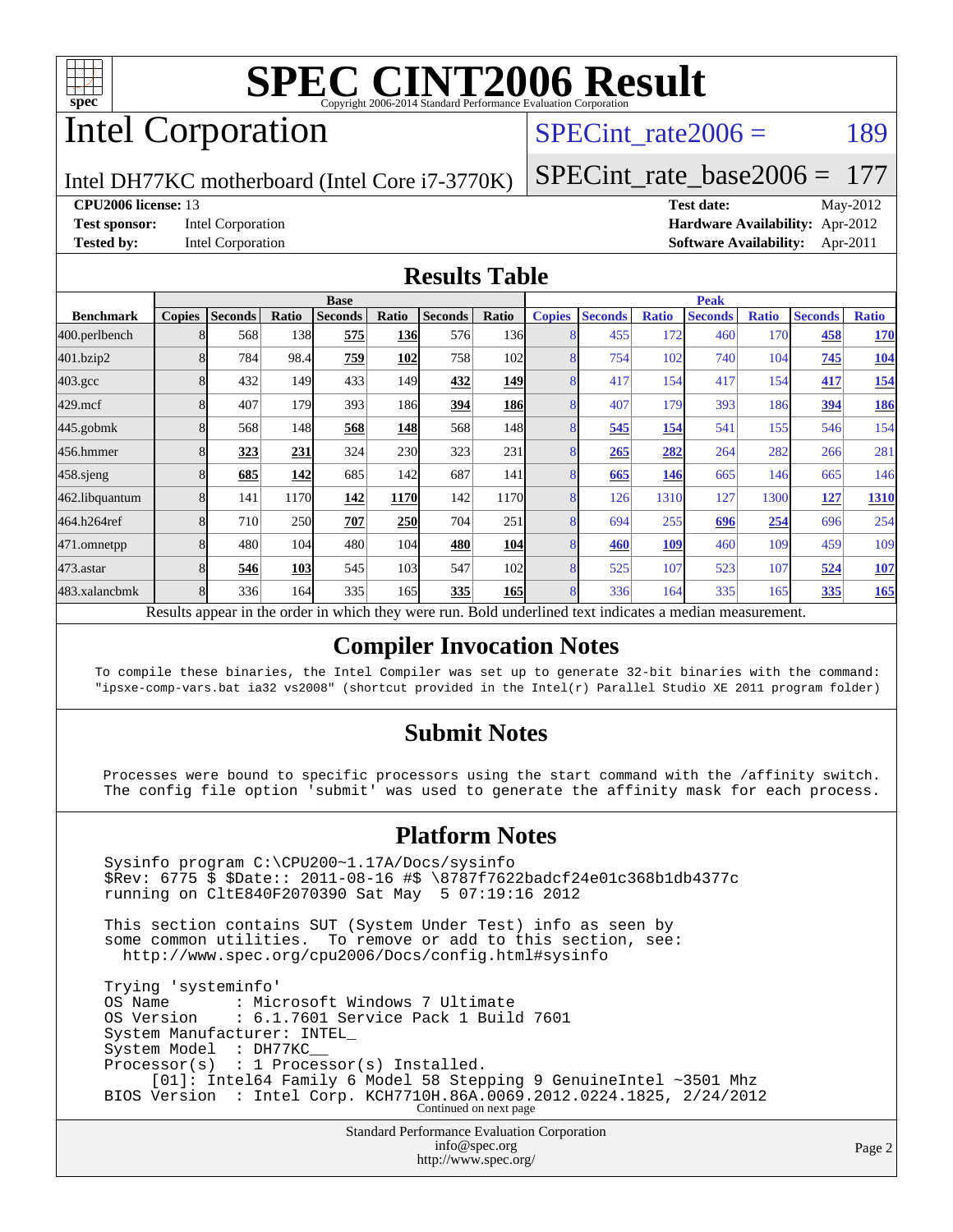

Intel Corporation

SPECint rate $2006 = 189$ 

Intel DH77KC motherboard (Intel Core i7-3770K)

#### **[CPU2006 license:](http://www.spec.org/auto/cpu2006/Docs/result-fields.html#CPU2006license)** 13 **[Test date:](http://www.spec.org/auto/cpu2006/Docs/result-fields.html#Testdate)** May-2012

**[Test sponsor:](http://www.spec.org/auto/cpu2006/Docs/result-fields.html#Testsponsor)** Intel Corporation **[Hardware Availability:](http://www.spec.org/auto/cpu2006/Docs/result-fields.html#HardwareAvailability)** Apr-2012

[SPECint\\_rate\\_base2006 =](http://www.spec.org/auto/cpu2006/Docs/result-fields.html#SPECintratebase2006) 177

**[Tested by:](http://www.spec.org/auto/cpu2006/Docs/result-fields.html#Testedby)** Intel Corporation **[Software Availability:](http://www.spec.org/auto/cpu2006/Docs/result-fields.html#SoftwareAvailability)** Apr-2011

#### **[Platform Notes \(Continued\)](http://www.spec.org/auto/cpu2006/Docs/result-fields.html#PlatformNotes)**

Total Physical Memory: 8,090 MB

 Trying 'wmic cpu get /value' DeviceID L2CacheSize : 1024 L3CacheSize : 8192 MaxClockSpeed : 3501 Name : Intel(R) Core(TM) i7-3770K CPU @ 3.50GHz NumberOfCores : 4 NumberOfLogicalProcessors: 8

(End of data from sysinfo program)

#### **[Component Notes](http://www.spec.org/auto/cpu2006/Docs/result-fields.html#ComponentNotes)**

 Tested systems can be used with Shin-G ATX case, PC Power and Cooling 1200W power supply

#### **[General Notes](http://www.spec.org/auto/cpu2006/Docs/result-fields.html#GeneralNotes)**

 Binaries compiled on a system with 1x Intel Core i7-860 CPU + 8GB memory using Windows 7 Enterprise 64-bit

## **[Base Compiler Invocation](http://www.spec.org/auto/cpu2006/Docs/result-fields.html#BaseCompilerInvocation)**

[C benchmarks](http://www.spec.org/auto/cpu2006/Docs/result-fields.html#Cbenchmarks):

[icl -Qvc9](http://www.spec.org/cpu2006/results/res2012q3/cpu2006-20120702-23358.flags.html#user_CCbase_intel_icc_vc9_6b5741b4033b9dc48df324263d9561bc) [-Qstd=c99](http://www.spec.org/cpu2006/results/res2012q3/cpu2006-20120702-23358.flags.html#user_CCbase_intel_compiler_c99_mode_1a3d110e3041b3ad4466830521bdad2a)

[C++ benchmarks:](http://www.spec.org/auto/cpu2006/Docs/result-fields.html#CXXbenchmarks) [icl -Qvc9](http://www.spec.org/cpu2006/results/res2012q3/cpu2006-20120702-23358.flags.html#user_CXXbase_intel_icc_vc9_6b5741b4033b9dc48df324263d9561bc)

# **[Base Portability Flags](http://www.spec.org/auto/cpu2006/Docs/result-fields.html#BasePortabilityFlags)**

 403.gcc: [-DSPEC\\_CPU\\_WIN32](http://www.spec.org/cpu2006/results/res2012q3/cpu2006-20120702-23358.flags.html#b403.gcc_baseCPORTABILITY_DSPEC_CPU_WIN32) 464.h264ref: [-DWIN32](http://www.spec.org/cpu2006/results/res2012q3/cpu2006-20120702-23358.flags.html#b464.h264ref_baseCPORTABILITY_DWIN32) [-DSPEC\\_CPU\\_NO\\_INTTYPES](http://www.spec.org/cpu2006/results/res2012q3/cpu2006-20120702-23358.flags.html#b464.h264ref_baseCPORTABILITY_DSPEC_CPU_NO_INTTYPES) 483.xalancbmk: [-Qoption,cpp,--no\\_wchar\\_t\\_keyword](http://www.spec.org/cpu2006/results/res2012q3/cpu2006-20120702-23358.flags.html#user_baseCXXPORTABILITY483_xalancbmk_f-no_wchar_t_keyword_ec0ad4495a16b4e858bfcb29d949d25d)

# **[Base Optimization Flags](http://www.spec.org/auto/cpu2006/Docs/result-fields.html#BaseOptimizationFlags)**

[C benchmarks](http://www.spec.org/auto/cpu2006/Docs/result-fields.html#Cbenchmarks):

[-QxAVX](http://www.spec.org/cpu2006/results/res2012q3/cpu2006-20120702-23358.flags.html#user_CCbase_f-QxAVX) [-Qipo](http://www.spec.org/cpu2006/results/res2012q3/cpu2006-20120702-23358.flags.html#user_CCbase_f-Qipo) [-O3](http://www.spec.org/cpu2006/results/res2012q3/cpu2006-20120702-23358.flags.html#user_CCbase_f-O3) [-Qprec-div-](http://www.spec.org/cpu2006/results/res2012q3/cpu2006-20120702-23358.flags.html#user_CCbase_f-Qprec-div-) [-Qopt-prefetch](http://www.spec.org/cpu2006/results/res2012q3/cpu2006-20120702-23358.flags.html#user_CCbase_f-Qprefetch_37c211608666b9dff9380561f602f0a8) [/F512000000](http://www.spec.org/cpu2006/results/res2012q3/cpu2006-20120702-23358.flags.html#user_CCbase_set_stack_space_98438a10eb60aa5f35f4c79d9b9b27b1)

[C++ benchmarks:](http://www.spec.org/auto/cpu2006/Docs/result-fields.html#CXXbenchmarks)

[-QxAVX](http://www.spec.org/cpu2006/results/res2012q3/cpu2006-20120702-23358.flags.html#user_CXXbase_f-QxAVX) [-Qipo](http://www.spec.org/cpu2006/results/res2012q3/cpu2006-20120702-23358.flags.html#user_CXXbase_f-Qipo) [-O3](http://www.spec.org/cpu2006/results/res2012q3/cpu2006-20120702-23358.flags.html#user_CXXbase_f-O3) [-Qprec-div-](http://www.spec.org/cpu2006/results/res2012q3/cpu2006-20120702-23358.flags.html#user_CXXbase_f-Qprec-div-) [-Qopt-prefetch](http://www.spec.org/cpu2006/results/res2012q3/cpu2006-20120702-23358.flags.html#user_CXXbase_f-Qprefetch_37c211608666b9dff9380561f602f0a8) [-Qcxx-features](http://www.spec.org/cpu2006/results/res2012q3/cpu2006-20120702-23358.flags.html#user_CXXbase_f-Qcxx_features_dbf36c8a6dba956e22f1645e4dcd4d98) [/F512000000](http://www.spec.org/cpu2006/results/res2012q3/cpu2006-20120702-23358.flags.html#user_CXXbase_set_stack_space_98438a10eb60aa5f35f4c79d9b9b27b1) [shlW32M.lib](http://www.spec.org/cpu2006/results/res2012q3/cpu2006-20120702-23358.flags.html#user_CXXbase_SmartHeap32_d106338dfda1a055705c9b519e07f096)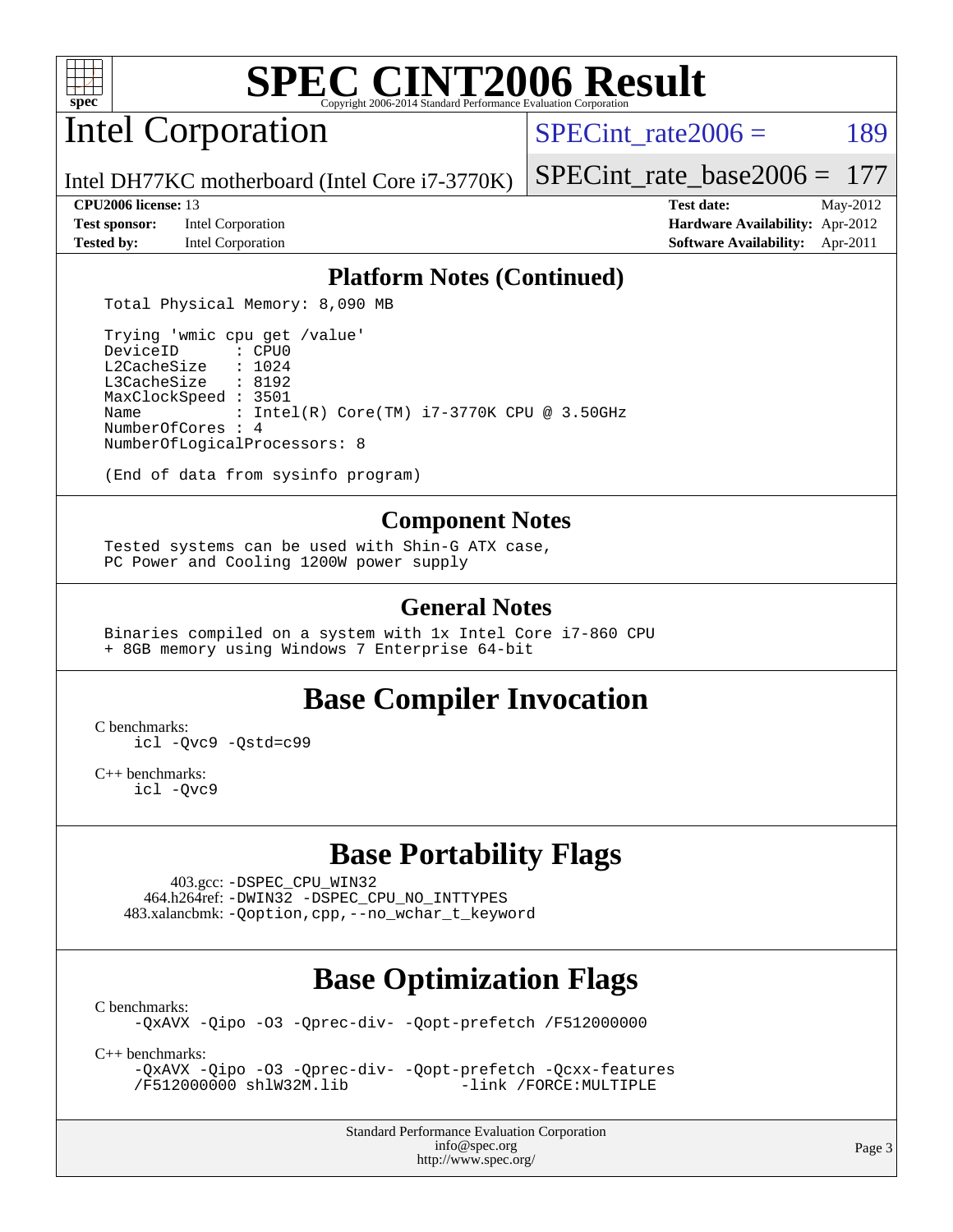# Intel Corporation

SPECint rate $2006 = 189$ 

Intel DH77KC motherboard (Intel Core i7-3770K)

**[Tested by:](http://www.spec.org/auto/cpu2006/Docs/result-fields.html#Testedby)** Intel Corporation **[Software Availability:](http://www.spec.org/auto/cpu2006/Docs/result-fields.html#SoftwareAvailability)** Apr-2011

**[CPU2006 license:](http://www.spec.org/auto/cpu2006/Docs/result-fields.html#CPU2006license)** 13 **[Test date:](http://www.spec.org/auto/cpu2006/Docs/result-fields.html#Testdate)** May-2012 **[Test sponsor:](http://www.spec.org/auto/cpu2006/Docs/result-fields.html#Testsponsor)** Intel Corporation **[Hardware Availability:](http://www.spec.org/auto/cpu2006/Docs/result-fields.html#HardwareAvailability)** Apr-2012

[SPECint\\_rate\\_base2006 =](http://www.spec.org/auto/cpu2006/Docs/result-fields.html#SPECintratebase2006) 177

## **[Base Other Flags](http://www.spec.org/auto/cpu2006/Docs/result-fields.html#BaseOtherFlags)**

[C benchmarks](http://www.spec.org/auto/cpu2006/Docs/result-fields.html#Cbenchmarks):

403.gcc: [-Dalloca=\\_alloca](http://www.spec.org/cpu2006/results/res2012q3/cpu2006-20120702-23358.flags.html#b403.gcc_baseEXTRA_CFLAGS_Dalloca_be3056838c12de2578596ca5467af7f3)

**[Peak Compiler Invocation](http://www.spec.org/auto/cpu2006/Docs/result-fields.html#PeakCompilerInvocation)**

[C benchmarks \(except as noted below\)](http://www.spec.org/auto/cpu2006/Docs/result-fields.html#Cbenchmarksexceptasnotedbelow): [icl -Qvc9](http://www.spec.org/cpu2006/results/res2012q3/cpu2006-20120702-23358.flags.html#user_CCpeak_intel_icc_vc9_6b5741b4033b9dc48df324263d9561bc) [-Qstd=c99](http://www.spec.org/cpu2006/results/res2012q3/cpu2006-20120702-23358.flags.html#user_CCpeak_intel_compiler_c99_mode_1a3d110e3041b3ad4466830521bdad2a)

456.hmmer: [C:\Program Files \(x86\)\Intel\Composer XE 2011 SP1.229/bin/intel64/icl.exe](http://www.spec.org/cpu2006/results/res2012q3/cpu2006-20120702-23358.flags.html#user_peakCCLD456_hmmer_intel_icc_64bit_f8c96779109e8886f4854fc7e9645769)

458.sjeng: [C:\Program Files \(x86\)\Intel\Composer XE 2011 SP1.229/bin/intel64/icl.exe](http://www.spec.org/cpu2006/results/res2012q3/cpu2006-20120702-23358.flags.html#user_peakCCLD458_sjeng_intel_icc_64bit_f8c96779109e8886f4854fc7e9645769)

 462.libquantum: [C:\Program Files \(x86\)\Intel\Composer XE 2011 SP1.229/bin/intel64/icl.exe](http://www.spec.org/cpu2006/results/res2012q3/cpu2006-20120702-23358.flags.html#user_peakCCLD462_libquantum_intel_icc_64bit_f8c96779109e8886f4854fc7e9645769) [-Qstd=c99](http://www.spec.org/cpu2006/results/res2012q3/cpu2006-20120702-23358.flags.html#user_peakCCLD462_libquantum_intel_compiler_c99_mode_1a3d110e3041b3ad4466830521bdad2a)

[C++ benchmarks \(except as noted below\):](http://www.spec.org/auto/cpu2006/Docs/result-fields.html#CXXbenchmarksexceptasnotedbelow) [icl -Qvc9](http://www.spec.org/cpu2006/results/res2012q3/cpu2006-20120702-23358.flags.html#user_CXXpeak_intel_icc_vc9_6b5741b4033b9dc48df324263d9561bc)

473.astar: [C:\Program Files \(x86\)\Intel\Composer XE 2011 SP1.229/bin/intel64/icl.exe](http://www.spec.org/cpu2006/results/res2012q3/cpu2006-20120702-23358.flags.html#user_peakCXXLD473_astar_intel_icc_64bit_f8c96779109e8886f4854fc7e9645769)

## **[Peak Portability Flags](http://www.spec.org/auto/cpu2006/Docs/result-fields.html#PeakPortabilityFlags)**

 403.gcc: [-DSPEC\\_CPU\\_WIN32](http://www.spec.org/cpu2006/results/res2012q3/cpu2006-20120702-23358.flags.html#b403.gcc_peakCPORTABILITY_DSPEC_CPU_WIN32) 456.hmmer: [-DSPEC\\_CPU\\_P64](http://www.spec.org/cpu2006/results/res2012q3/cpu2006-20120702-23358.flags.html#suite_peakPORTABILITY456_hmmer_DSPEC_CPU_P64) 458.sjeng: [-DSPEC\\_CPU\\_P64](http://www.spec.org/cpu2006/results/res2012q3/cpu2006-20120702-23358.flags.html#suite_peakPORTABILITY458_sjeng_DSPEC_CPU_P64) 462.libquantum: [-DSPEC\\_CPU\\_P64](http://www.spec.org/cpu2006/results/res2012q3/cpu2006-20120702-23358.flags.html#suite_peakPORTABILITY462_libquantum_DSPEC_CPU_P64) 464.h264ref: [-DWIN32](http://www.spec.org/cpu2006/results/res2012q3/cpu2006-20120702-23358.flags.html#b464.h264ref_peakCPORTABILITY_DWIN32) [-DSPEC\\_CPU\\_NO\\_INTTYPES](http://www.spec.org/cpu2006/results/res2012q3/cpu2006-20120702-23358.flags.html#b464.h264ref_peakCPORTABILITY_DSPEC_CPU_NO_INTTYPES) 473.astar: [-DSPEC\\_CPU\\_P64](http://www.spec.org/cpu2006/results/res2012q3/cpu2006-20120702-23358.flags.html#suite_peakPORTABILITY473_astar_DSPEC_CPU_P64) 483.xalancbmk: [-Qoption,cpp,--no\\_wchar\\_t\\_keyword](http://www.spec.org/cpu2006/results/res2012q3/cpu2006-20120702-23358.flags.html#user_peakCXXPORTABILITY483_xalancbmk_f-no_wchar_t_keyword_ec0ad4495a16b4e858bfcb29d949d25d)

## **[Peak Optimization Flags](http://www.spec.org/auto/cpu2006/Docs/result-fields.html#PeakOptimizationFlags)**

[C benchmarks](http://www.spec.org/auto/cpu2006/Docs/result-fields.html#Cbenchmarks):

 400.perlbench: [-QxAVX](http://www.spec.org/cpu2006/results/res2012q3/cpu2006-20120702-23358.flags.html#user_peakPASS2_CFLAGSPASS2_LDFLAGS400_perlbench_f-QxAVX)(pass 2) [-Qprof\\_gen](http://www.spec.org/cpu2006/results/res2012q3/cpu2006-20120702-23358.flags.html#user_peakPASS1_CFLAGSPASS1_LDFLAGS400_perlbench_Qprof_gen)(pass 1) [-Qprof\\_use](http://www.spec.org/cpu2006/results/res2012q3/cpu2006-20120702-23358.flags.html#user_peakPASS2_CFLAGSPASS2_LDFLAGS400_perlbench_Qprof_use)(pass 2) [-Qipo](http://www.spec.org/cpu2006/results/res2012q3/cpu2006-20120702-23358.flags.html#user_peakOPTIMIZE400_perlbench_f-Qipo) [-O3](http://www.spec.org/cpu2006/results/res2012q3/cpu2006-20120702-23358.flags.html#user_peakOPTIMIZE400_perlbench_f-O3) [-Qprec-div-](http://www.spec.org/cpu2006/results/res2012q3/cpu2006-20120702-23358.flags.html#user_peakOPTIMIZE400_perlbench_f-Qprec-div-) [-Qansi-alias](http://www.spec.org/cpu2006/results/res2012q3/cpu2006-20120702-23358.flags.html#user_peakOPTIMIZE400_perlbench_f-Qansi-alias) [-Qopt-prefetch](http://www.spec.org/cpu2006/results/res2012q3/cpu2006-20120702-23358.flags.html#user_peakOPTIMIZE400_perlbench_f-Qprefetch_37c211608666b9dff9380561f602f0a8) [/F512000000](http://www.spec.org/cpu2006/results/res2012q3/cpu2006-20120702-23358.flags.html#user_peakEXTRA_LDFLAGS400_perlbench_set_stack_space_98438a10eb60aa5f35f4c79d9b9b27b1) [shlW32M.lib](http://www.spec.org/cpu2006/results/res2012q3/cpu2006-20120702-23358.flags.html#user_peakEXTRA_LIBS400_perlbench_SmartHeap32_d106338dfda1a055705c9b519e07f096) [-link /FORCE:MULTIPLE](http://www.spec.org/cpu2006/results/res2012q3/cpu2006-20120702-23358.flags.html#user_peakLDOUT400_perlbench_link_force_multiple2_070fe330869edf77077b841074b8b0b6)

 401.bzip2: [-QxAVX](http://www.spec.org/cpu2006/results/res2012q3/cpu2006-20120702-23358.flags.html#user_peakPASS2_CFLAGSPASS2_LDFLAGS401_bzip2_f-QxAVX)(pass 2) [-Qprof\\_gen](http://www.spec.org/cpu2006/results/res2012q3/cpu2006-20120702-23358.flags.html#user_peakPASS1_CFLAGSPASS1_LDFLAGS401_bzip2_Qprof_gen)(pass 1) [-Qprof\\_use](http://www.spec.org/cpu2006/results/res2012q3/cpu2006-20120702-23358.flags.html#user_peakPASS2_CFLAGSPASS2_LDFLAGS401_bzip2_Qprof_use)(pass 2) [-Qipo](http://www.spec.org/cpu2006/results/res2012q3/cpu2006-20120702-23358.flags.html#user_peakOPTIMIZE401_bzip2_f-Qipo) [-O3](http://www.spec.org/cpu2006/results/res2012q3/cpu2006-20120702-23358.flags.html#user_peakOPTIMIZE401_bzip2_f-O3) [-Qprec-div-](http://www.spec.org/cpu2006/results/res2012q3/cpu2006-20120702-23358.flags.html#user_peakOPTIMIZE401_bzip2_f-Qprec-div-) [-Qopt-prefetch](http://www.spec.org/cpu2006/results/res2012q3/cpu2006-20120702-23358.flags.html#user_peakOPTIMIZE401_bzip2_f-Qprefetch_37c211608666b9dff9380561f602f0a8) [-Qansi-alias](http://www.spec.org/cpu2006/results/res2012q3/cpu2006-20120702-23358.flags.html#user_peakOPTIMIZE401_bzip2_f-Qansi-alias) [/F512000000](http://www.spec.org/cpu2006/results/res2012q3/cpu2006-20120702-23358.flags.html#user_peakEXTRA_LDFLAGS401_bzip2_set_stack_space_98438a10eb60aa5f35f4c79d9b9b27b1)

 403.gcc: [-QxAVX](http://www.spec.org/cpu2006/results/res2012q3/cpu2006-20120702-23358.flags.html#user_peakPASS2_CFLAGSPASS2_LDFLAGS403_gcc_f-QxAVX)(pass 2) [-Qprof\\_gen](http://www.spec.org/cpu2006/results/res2012q3/cpu2006-20120702-23358.flags.html#user_peakPASS1_CFLAGSPASS1_LDFLAGS403_gcc_Qprof_gen)(pass 1) [-Qprof\\_use](http://www.spec.org/cpu2006/results/res2012q3/cpu2006-20120702-23358.flags.html#user_peakPASS2_CFLAGSPASS2_LDFLAGS403_gcc_Qprof_use)(pass 2) [-Qipo](http://www.spec.org/cpu2006/results/res2012q3/cpu2006-20120702-23358.flags.html#user_peakOPTIMIZE403_gcc_f-Qipo) [-O3](http://www.spec.org/cpu2006/results/res2012q3/cpu2006-20120702-23358.flags.html#user_peakOPTIMIZE403_gcc_f-O3) [-Qprec-div-](http://www.spec.org/cpu2006/results/res2012q3/cpu2006-20120702-23358.flags.html#user_peakOPTIMIZE403_gcc_f-Qprec-div-) [-Qopt-prefetch](http://www.spec.org/cpu2006/results/res2012q3/cpu2006-20120702-23358.flags.html#user_peakOPTIMIZE403_gcc_f-Qprefetch_37c211608666b9dff9380561f602f0a8) [/F512000000](http://www.spec.org/cpu2006/results/res2012q3/cpu2006-20120702-23358.flags.html#user_peakEXTRA_LDFLAGS403_gcc_set_stack_space_98438a10eb60aa5f35f4c79d9b9b27b1)

Continued on next page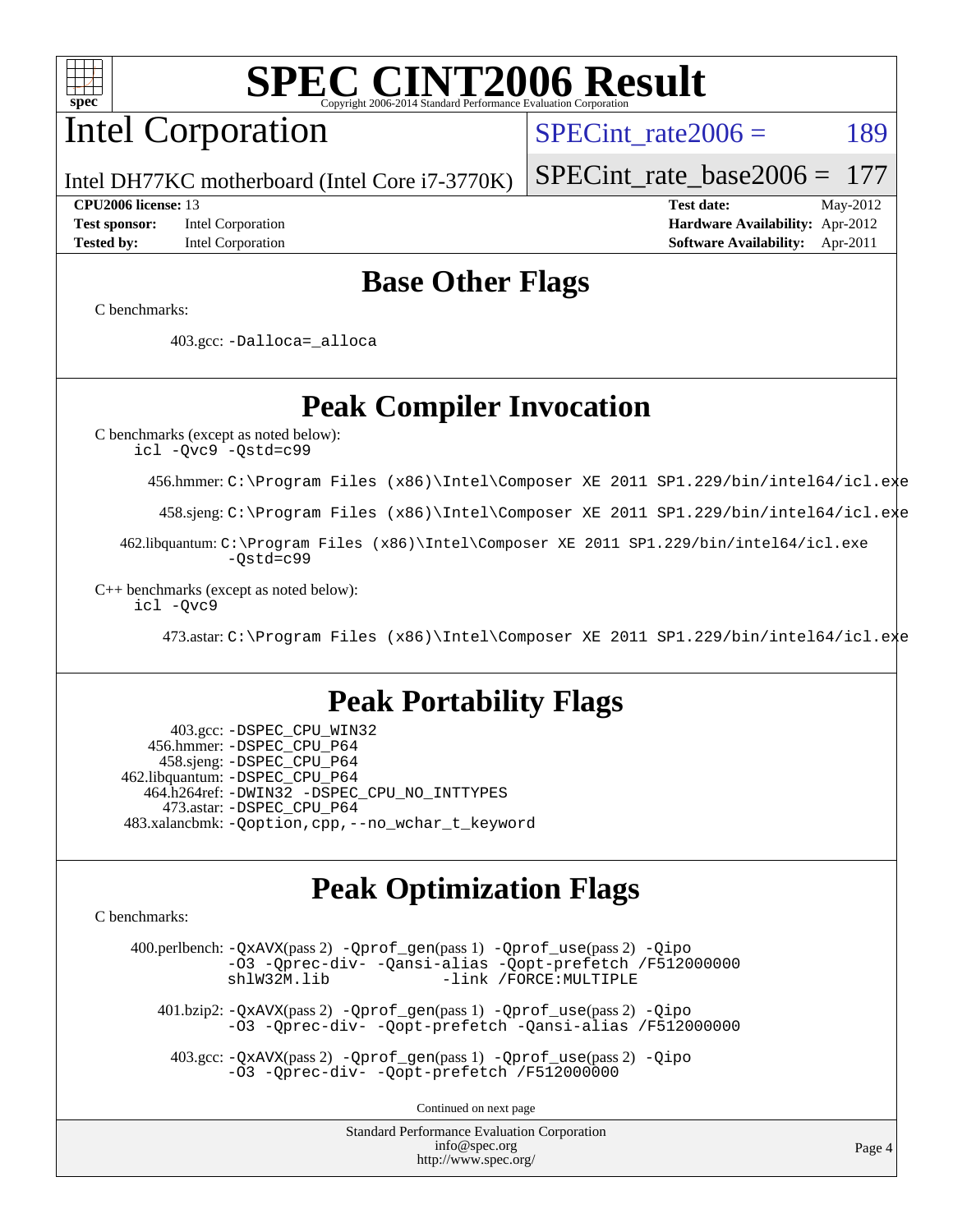

Intel Corporation

SPECint rate $2006 = 189$ 

Intel DH77KC motherboard (Intel Core i7-3770K)

#### [SPECint\\_rate\\_base2006 =](http://www.spec.org/auto/cpu2006/Docs/result-fields.html#SPECintratebase2006) 177

| <b>Test sponsor:</b> | Intel Corporation |
|----------------------|-------------------|
| <b>Tested by:</b>    | Intel Corporation |

**[CPU2006 license:](http://www.spec.org/auto/cpu2006/Docs/result-fields.html#CPU2006license)** 13 **[Test date:](http://www.spec.org/auto/cpu2006/Docs/result-fields.html#Testdate)** May-2012 **[Hardware Availability:](http://www.spec.org/auto/cpu2006/Docs/result-fields.html#HardwareAvailability)** Apr-2012 **[Software Availability:](http://www.spec.org/auto/cpu2006/Docs/result-fields.html#SoftwareAvailability)** Apr-2011

# **[Peak Optimization Flags \(Continued\)](http://www.spec.org/auto/cpu2006/Docs/result-fields.html#PeakOptimizationFlags)**

 $429$ .mcf: basepeak = yes

 445.gobmk: [-QxAVX](http://www.spec.org/cpu2006/results/res2012q3/cpu2006-20120702-23358.flags.html#user_peakPASS2_CFLAGSPASS2_LDFLAGS445_gobmk_f-QxAVX)(pass 2) [-Qprof\\_gen](http://www.spec.org/cpu2006/results/res2012q3/cpu2006-20120702-23358.flags.html#user_peakPASS1_CFLAGSPASS1_LDFLAGS445_gobmk_Qprof_gen)(pass 1) [-Qprof\\_use](http://www.spec.org/cpu2006/results/res2012q3/cpu2006-20120702-23358.flags.html#user_peakPASS2_CFLAGSPASS2_LDFLAGS445_gobmk_Qprof_use)(pass 2) [-Qipo](http://www.spec.org/cpu2006/results/res2012q3/cpu2006-20120702-23358.flags.html#user_peakOPTIMIZE445_gobmk_f-Qipo) [-O2](http://www.spec.org/cpu2006/results/res2012q3/cpu2006-20120702-23358.flags.html#user_peakOPTIMIZE445_gobmk_f-O2) [-Qprec-div-](http://www.spec.org/cpu2006/results/res2012q3/cpu2006-20120702-23358.flags.html#user_peakOPTIMIZE445_gobmk_f-Qprec-div-) [-Qansi-alias](http://www.spec.org/cpu2006/results/res2012q3/cpu2006-20120702-23358.flags.html#user_peakOPTIMIZE445_gobmk_f-Qansi-alias) [/F512000000](http://www.spec.org/cpu2006/results/res2012q3/cpu2006-20120702-23358.flags.html#user_peakEXTRA_LDFLAGS445_gobmk_set_stack_space_98438a10eb60aa5f35f4c79d9b9b27b1)

 456.hmmer: [-Qauto-ilp32](http://www.spec.org/cpu2006/results/res2012q3/cpu2006-20120702-23358.flags.html#user_peakCCLD456_hmmer_f-Qauto-ilp32) [-QxAVX](http://www.spec.org/cpu2006/results/res2012q3/cpu2006-20120702-23358.flags.html#user_peakPASS2_CFLAGSPASS2_LDFLAGS456_hmmer_f-QxAVX)(pass 2) [-Qprof\\_gen](http://www.spec.org/cpu2006/results/res2012q3/cpu2006-20120702-23358.flags.html#user_peakPASS1_CFLAGSPASS1_LDFLAGS456_hmmer_Qprof_gen)(pass 1) [-Qprof\\_use](http://www.spec.org/cpu2006/results/res2012q3/cpu2006-20120702-23358.flags.html#user_peakPASS2_CFLAGSPASS2_LDFLAGS456_hmmer_Qprof_use)(pass 2) [-Qipo](http://www.spec.org/cpu2006/results/res2012q3/cpu2006-20120702-23358.flags.html#user_peakOPTIMIZE456_hmmer_f-Qipo) [-O3](http://www.spec.org/cpu2006/results/res2012q3/cpu2006-20120702-23358.flags.html#user_peakOPTIMIZE456_hmmer_f-O3) [-Qprec-div-](http://www.spec.org/cpu2006/results/res2012q3/cpu2006-20120702-23358.flags.html#user_peakOPTIMIZE456_hmmer_f-Qprec-div-) [-Qopt-prefetch](http://www.spec.org/cpu2006/results/res2012q3/cpu2006-20120702-23358.flags.html#user_peakOPTIMIZE456_hmmer_f-Qprefetch_37c211608666b9dff9380561f602f0a8) [/F512000000](http://www.spec.org/cpu2006/results/res2012q3/cpu2006-20120702-23358.flags.html#user_peakEXTRA_LDFLAGS456_hmmer_set_stack_space_98438a10eb60aa5f35f4c79d9b9b27b1)

 458.sjeng: [-Qauto-ilp32](http://www.spec.org/cpu2006/results/res2012q3/cpu2006-20120702-23358.flags.html#user_peakCCLD458_sjeng_f-Qauto-ilp32) [-QxAVX](http://www.spec.org/cpu2006/results/res2012q3/cpu2006-20120702-23358.flags.html#user_peakPASS2_CFLAGSPASS2_LDFLAGS458_sjeng_f-QxAVX)(pass 2) [-Qprof\\_gen](http://www.spec.org/cpu2006/results/res2012q3/cpu2006-20120702-23358.flags.html#user_peakPASS1_CFLAGSPASS1_LDFLAGS458_sjeng_Qprof_gen)(pass 1) [-Qprof\\_use](http://www.spec.org/cpu2006/results/res2012q3/cpu2006-20120702-23358.flags.html#user_peakPASS2_CFLAGSPASS2_LDFLAGS458_sjeng_Qprof_use)(pass 2) [-Qipo](http://www.spec.org/cpu2006/results/res2012q3/cpu2006-20120702-23358.flags.html#user_peakOPTIMIZE458_sjeng_f-Qipo) [-O3](http://www.spec.org/cpu2006/results/res2012q3/cpu2006-20120702-23358.flags.html#user_peakOPTIMIZE458_sjeng_f-O3) [-Qprec-div-](http://www.spec.org/cpu2006/results/res2012q3/cpu2006-20120702-23358.flags.html#user_peakOPTIMIZE458_sjeng_f-Qprec-div-) [-Qunroll4](http://www.spec.org/cpu2006/results/res2012q3/cpu2006-20120702-23358.flags.html#user_peakOPTIMIZE458_sjeng_f-Qunroll_013b1c0ea3aa84ef2c65e488bcc3d968) [/F512000000](http://www.spec.org/cpu2006/results/res2012q3/cpu2006-20120702-23358.flags.html#user_peakEXTRA_LDFLAGS458_sjeng_set_stack_space_98438a10eb60aa5f35f4c79d9b9b27b1)

 462.libquantum: [-Qauto-ilp32](http://www.spec.org/cpu2006/results/res2012q3/cpu2006-20120702-23358.flags.html#user_peakCCLD462_libquantum_f-Qauto-ilp32) [-QxAVX](http://www.spec.org/cpu2006/results/res2012q3/cpu2006-20120702-23358.flags.html#user_peakOPTIMIZE462_libquantum_f-QxAVX) [-Qipo](http://www.spec.org/cpu2006/results/res2012q3/cpu2006-20120702-23358.flags.html#user_peakOPTIMIZE462_libquantum_f-Qipo) [-O3](http://www.spec.org/cpu2006/results/res2012q3/cpu2006-20120702-23358.flags.html#user_peakOPTIMIZE462_libquantum_f-O3) [-Qprec-div-](http://www.spec.org/cpu2006/results/res2012q3/cpu2006-20120702-23358.flags.html#user_peakOPTIMIZE462_libquantum_f-Qprec-div-) [-Qopt-prefetch](http://www.spec.org/cpu2006/results/res2012q3/cpu2006-20120702-23358.flags.html#user_peakOPTIMIZE462_libquantum_f-Qprefetch_37c211608666b9dff9380561f602f0a8) [/F512000000](http://www.spec.org/cpu2006/results/res2012q3/cpu2006-20120702-23358.flags.html#user_peakEXTRA_LDFLAGS462_libquantum_set_stack_space_98438a10eb60aa5f35f4c79d9b9b27b1)

 464.h264ref: [-QxAVX](http://www.spec.org/cpu2006/results/res2012q3/cpu2006-20120702-23358.flags.html#user_peakPASS2_CFLAGSPASS2_LDFLAGS464_h264ref_f-QxAVX)(pass 2) [-Qprof\\_gen](http://www.spec.org/cpu2006/results/res2012q3/cpu2006-20120702-23358.flags.html#user_peakPASS1_CFLAGSPASS1_LDFLAGS464_h264ref_Qprof_gen)(pass 1) [-Qprof\\_use](http://www.spec.org/cpu2006/results/res2012q3/cpu2006-20120702-23358.flags.html#user_peakPASS2_CFLAGSPASS2_LDFLAGS464_h264ref_Qprof_use)(pass 2) [-Qipo](http://www.spec.org/cpu2006/results/res2012q3/cpu2006-20120702-23358.flags.html#user_peakOPTIMIZE464_h264ref_f-Qipo) [-O3](http://www.spec.org/cpu2006/results/res2012q3/cpu2006-20120702-23358.flags.html#user_peakOPTIMIZE464_h264ref_f-O3) [-Qprec-div-](http://www.spec.org/cpu2006/results/res2012q3/cpu2006-20120702-23358.flags.html#user_peakOPTIMIZE464_h264ref_f-Qprec-div-) [-Qunroll2](http://www.spec.org/cpu2006/results/res2012q3/cpu2006-20120702-23358.flags.html#user_peakOPTIMIZE464_h264ref_f-Qunroll_1d9456aa650e77fc2a0cf43cef3fa08c) [-Qansi-alias](http://www.spec.org/cpu2006/results/res2012q3/cpu2006-20120702-23358.flags.html#user_peakOPTIMIZE464_h264ref_f-Qansi-alias) [/F512000000](http://www.spec.org/cpu2006/results/res2012q3/cpu2006-20120702-23358.flags.html#user_peakEXTRA_LDFLAGS464_h264ref_set_stack_space_98438a10eb60aa5f35f4c79d9b9b27b1)

[C++ benchmarks:](http://www.spec.org/auto/cpu2006/Docs/result-fields.html#CXXbenchmarks)

 471.omnetpp: [-QxAVX](http://www.spec.org/cpu2006/results/res2012q3/cpu2006-20120702-23358.flags.html#user_peakPASS2_CXXFLAGSPASS2_LDFLAGS471_omnetpp_f-QxAVX)(pass 2) [-Qprof\\_gen](http://www.spec.org/cpu2006/results/res2012q3/cpu2006-20120702-23358.flags.html#user_peakPASS1_CXXFLAGSPASS1_LDFLAGS471_omnetpp_Qprof_gen)(pass 1) [-Qprof\\_use](http://www.spec.org/cpu2006/results/res2012q3/cpu2006-20120702-23358.flags.html#user_peakPASS2_CXXFLAGSPASS2_LDFLAGS471_omnetpp_Qprof_use)(pass 2) [-Qipo](http://www.spec.org/cpu2006/results/res2012q3/cpu2006-20120702-23358.flags.html#user_peakOPTIMIZE471_omnetpp_f-Qipo) [-O3](http://www.spec.org/cpu2006/results/res2012q3/cpu2006-20120702-23358.flags.html#user_peakOPTIMIZE471_omnetpp_f-O3) [-Qprec-div-](http://www.spec.org/cpu2006/results/res2012q3/cpu2006-20120702-23358.flags.html#user_peakOPTIMIZE471_omnetpp_f-Qprec-div-) [-Qansi-alias](http://www.spec.org/cpu2006/results/res2012q3/cpu2006-20120702-23358.flags.html#user_peakOPTIMIZE471_omnetpp_f-Qansi-alias) [-Qopt-ra-region-strategy=block](http://www.spec.org/cpu2006/results/res2012q3/cpu2006-20120702-23358.flags.html#user_peakOPTIMIZE471_omnetpp_f-Qopt-ra-region-strategy_d2240e80a5d9053a1fd400255dbf4159) [/F512000000](http://www.spec.org/cpu2006/results/res2012q3/cpu2006-20120702-23358.flags.html#user_peakEXTRA_LDFLAGS471_omnetpp_set_stack_space_98438a10eb60aa5f35f4c79d9b9b27b1) [shlW32M.lib](http://www.spec.org/cpu2006/results/res2012q3/cpu2006-20120702-23358.flags.html#user_peakEXTRA_LIBS471_omnetpp_SmartHeap32_d106338dfda1a055705c9b519e07f096)  [-link /FORCE:MULTIPLE](http://www.spec.org/cpu2006/results/res2012q3/cpu2006-20120702-23358.flags.html#user_peakLDOUT471_omnetpp_link_force_multiple2_070fe330869edf77077b841074b8b0b6)

 473.astar: [-Qauto-ilp32](http://www.spec.org/cpu2006/results/res2012q3/cpu2006-20120702-23358.flags.html#user_peakCXXLD473_astar_f-Qauto-ilp32) [-QxAVX](http://www.spec.org/cpu2006/results/res2012q3/cpu2006-20120702-23358.flags.html#user_peakOPTIMIZE473_astar_f-QxAVX) [-Qipo](http://www.spec.org/cpu2006/results/res2012q3/cpu2006-20120702-23358.flags.html#user_peakOPTIMIZE473_astar_f-Qipo) [-O3](http://www.spec.org/cpu2006/results/res2012q3/cpu2006-20120702-23358.flags.html#user_peakOPTIMIZE473_astar_f-O3) [-Qprec-div-](http://www.spec.org/cpu2006/results/res2012q3/cpu2006-20120702-23358.flags.html#user_peakOPTIMIZE473_astar_f-Qprec-div-) [-Qopt-prefetch](http://www.spec.org/cpu2006/results/res2012q3/cpu2006-20120702-23358.flags.html#user_peakOPTIMIZE473_astar_f-Qprefetch_37c211608666b9dff9380561f602f0a8) [/F512000000](http://www.spec.org/cpu2006/results/res2012q3/cpu2006-20120702-23358.flags.html#user_peakEXTRA_LDFLAGS473_astar_set_stack_space_98438a10eb60aa5f35f4c79d9b9b27b1) [shlW64M.lib](http://www.spec.org/cpu2006/results/res2012q3/cpu2006-20120702-23358.flags.html#user_peakEXTRA_LIBS473_astar_SmartHeap64_c4f7f76711bdf8c0633a5c1edf6e5396)

483.xalancbmk: basepeak = yes

## **[Peak Other Flags](http://www.spec.org/auto/cpu2006/Docs/result-fields.html#PeakOtherFlags)**

[C benchmarks](http://www.spec.org/auto/cpu2006/Docs/result-fields.html#Cbenchmarks):

403.gcc: [-Dalloca=\\_alloca](http://www.spec.org/cpu2006/results/res2012q3/cpu2006-20120702-23358.flags.html#b403.gcc_peakEXTRA_CFLAGS_Dalloca_be3056838c12de2578596ca5467af7f3)

 456.hmmer: [-link -LIBPATH:C:\Program Files \(x86\)\Intel\Composer XE 2011 SP1.229/compiler/lib/intel64](http://www.spec.org/cpu2006/results/res2012q3/cpu2006-20120702-23358.flags.html#user_peakLDOUT456_hmmer_intel_compiler_64bit_lib_dir_577a5fc4f4ebd1fdf8ec58f1d5e11ac0) [-link -LIBPATH:C:/Program Files \(x86\)/Microsoft Visual Studio 9.0/VC/lib/AMD64](http://www.spec.org/cpu2006/results/res2012q3/cpu2006-20120702-23358.flags.html#user_peakLDOUT456_hmmer_ms_vs_compiler_64bit_lib_dir_edc67b23e7044cac0b6ec7b7e52573f3) [-link -LIBPATH:C:/Program Files \(x86\)/Microsoft Visual Studio 9.0/VC/lib](http://www.spec.org/cpu2006/results/res2012q3/cpu2006-20120702-23358.flags.html#user_peakLDOUT456_hmmer_ms_vs_compiler_lib_dir_11a68851a8393af566e203f4eec9c056) [-link -LIBPATH:C:/Program Files \(x86\)/Microsoft SDKs/Windows/v7.0A/lib/x64](http://www.spec.org/cpu2006/results/res2012q3/cpu2006-20120702-23358.flags.html#user_peakLDOUT456_hmmer_ms_vs_compiler_additional_lib_dir_19b6c1f1999303eedd16ace390b0da4d) 458.sjeng: [-link -LIBPATH:C:\Program Files \(x86\)\Intel\Composer XE 2011 SP1.229/compiler/lib/intel64](http://www.spec.org/cpu2006/results/res2012q3/cpu2006-20120702-23358.flags.html#user_peakLDOUT458_sjeng_intel_compiler_64bit_lib_dir_577a5fc4f4ebd1fdf8ec58f1d5e11ac0) [-link -LIBPATH:C:/Program Files \(x86\)/Microsoft Visual Studio 9.0/VC/lib/AMD64](http://www.spec.org/cpu2006/results/res2012q3/cpu2006-20120702-23358.flags.html#user_peakLDOUT458_sjeng_ms_vs_compiler_64bit_lib_dir_edc67b23e7044cac0b6ec7b7e52573f3) [-link -LIBPATH:C:/Program Files \(x86\)/Microsoft Visual Studio 9.0/VC/lib](http://www.spec.org/cpu2006/results/res2012q3/cpu2006-20120702-23358.flags.html#user_peakLDOUT458_sjeng_ms_vs_compiler_lib_dir_11a68851a8393af566e203f4eec9c056)

[-link -LIBPATH:C:/Program Files \(x86\)/Microsoft SDKs/Windows/v7.0A/lib/x64](http://www.spec.org/cpu2006/results/res2012q3/cpu2006-20120702-23358.flags.html#user_peakLDOUT458_sjeng_ms_vs_compiler_additional_lib_dir_19b6c1f1999303eedd16ace390b0da4d)

Continued on next page

Standard Performance Evaluation Corporation [info@spec.org](mailto:info@spec.org) <http://www.spec.org/>

Page 5